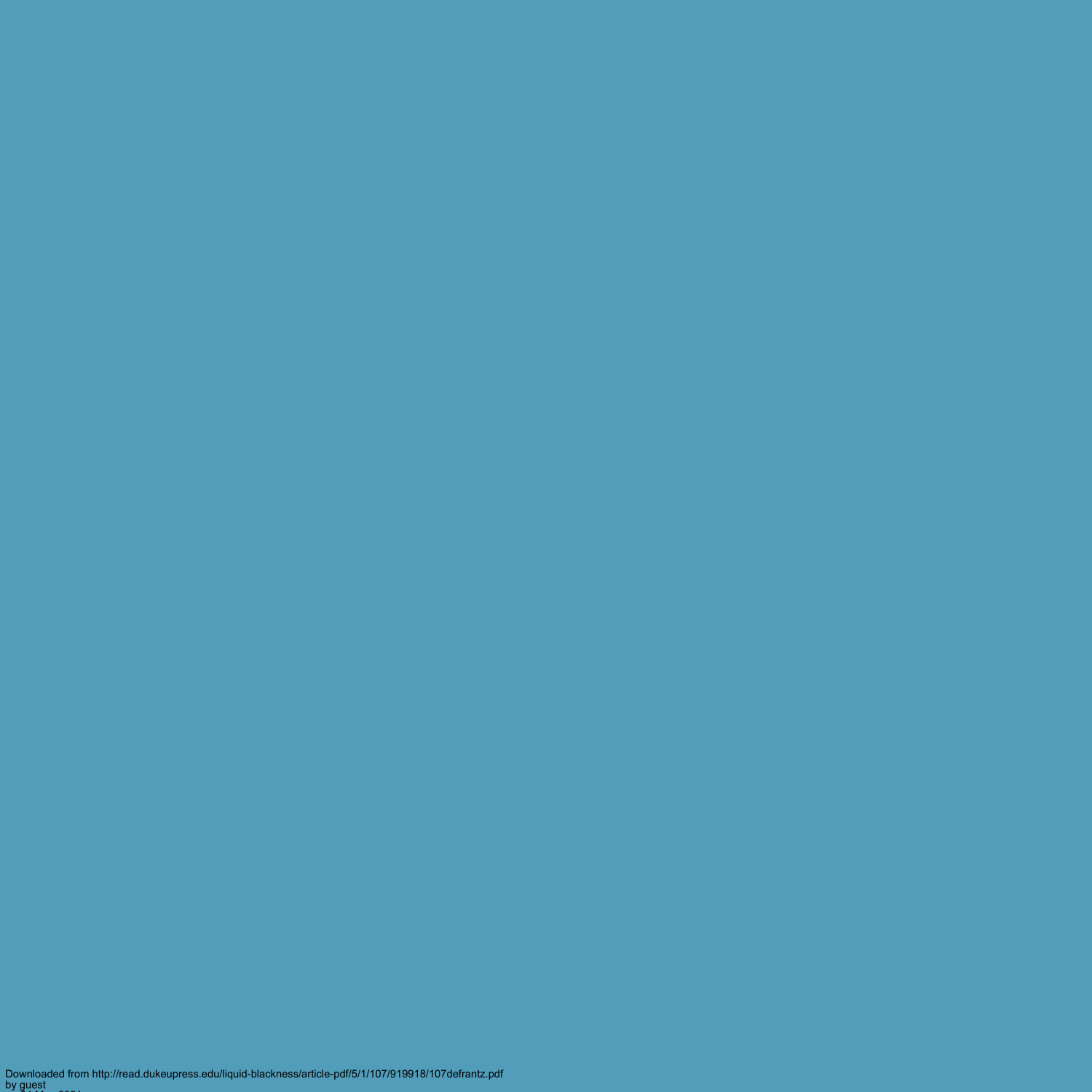

FIGURE 1. Makeda Thomas in "FreshWater" (2009). At 7 Arts Centre in Harare, Zimbabwe, for Harare International Festival of Arts. Photo by Agueda Sanfiz. Courtesy of the artist.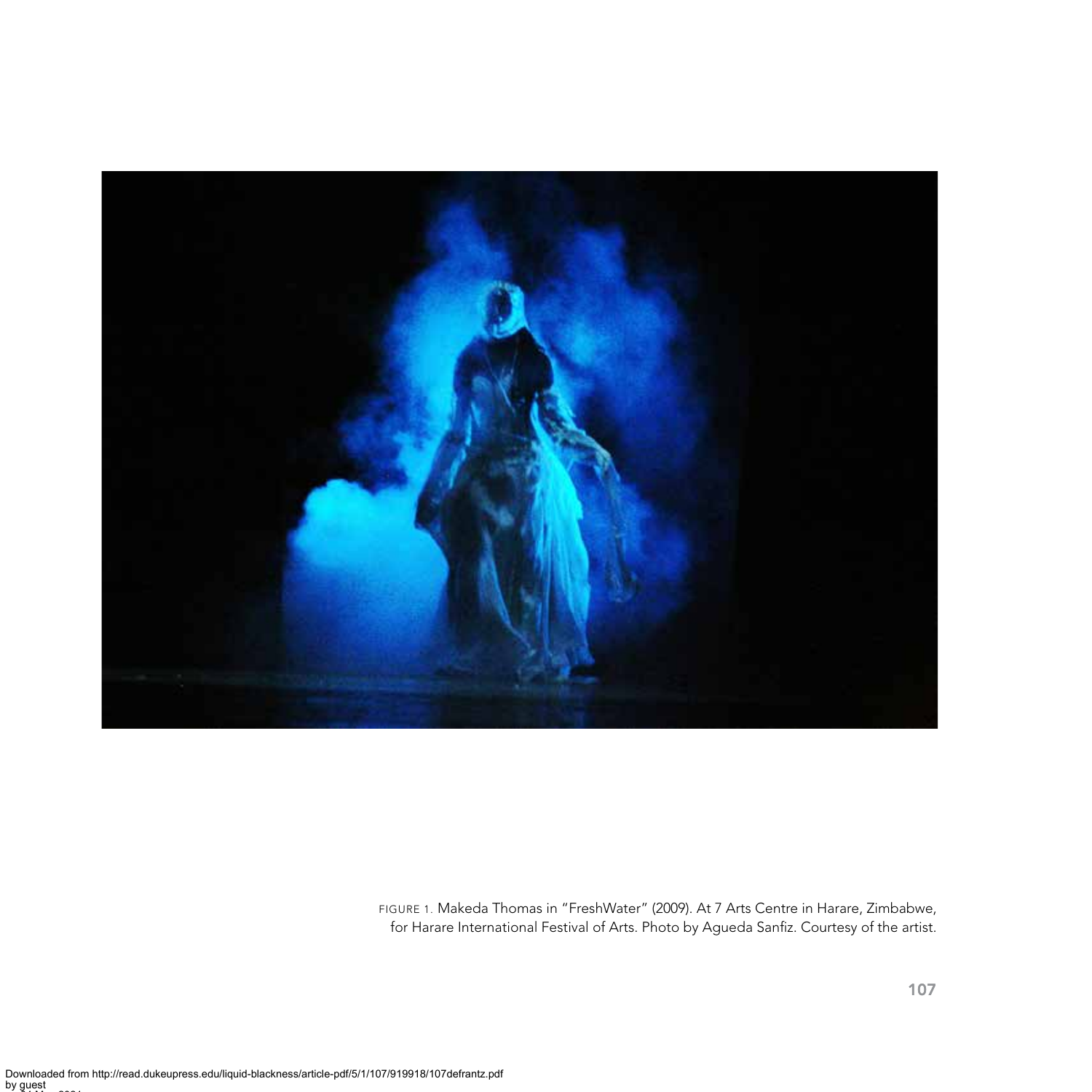# dancing among the watery folds

### **THOMAS F. DEFRANTZ**

 $\overline{\mathsf{L}}$ iquid blackness might be a shifty sort of vigilance; a reckoning with waterways as transit, refuge, birthcanal, tearducts. How do we dance among the folds of history that seem to evacuate Black presence? Yemonja, Oshun, Olokun, Steal Away. We moisten, shine briefly, and disperse, leaving our sweat.

Is this wake work? Tears of joy honoring the shifting time that recurs.

An exploration of dance and the aesthetic imperatives of embodied communication. And surely we dance among the watery folds?

■■

To dance would be to engage a creative embodied reckoning with and among. [among] Each other, yes, even as we recognize continuity from one to the next; that ancestors are already here and part of the planning forward for black possibilities. We are always already in motion [of course], and to animate that motion with expressive intention would be to dance. So this is a dance in the spaces of inbetweenness, where blackness might be manifest as its own answer to a question of survival and encouragement, expansion and kinship. Beyond the space of disavowal, or the coerced "dancing" on the slave ships—which was thought to be separated from creative potential, even if we know better—we move intentionally toward an un-knowing, an extralinguistic un-choreographic that will not be bound by words or instructions. Intentionality within blackness as the valuing of a moving toward; a dancing that

 $liquid$  blackness =  $5:1$  = April 2021 DOI 10.1215/26923874-8932625 = © 2021 Thomas F. DeFrantz *This is an open-access article distributed under the terms of a Creative Commons license (CC BY-NC-ND 4.0).*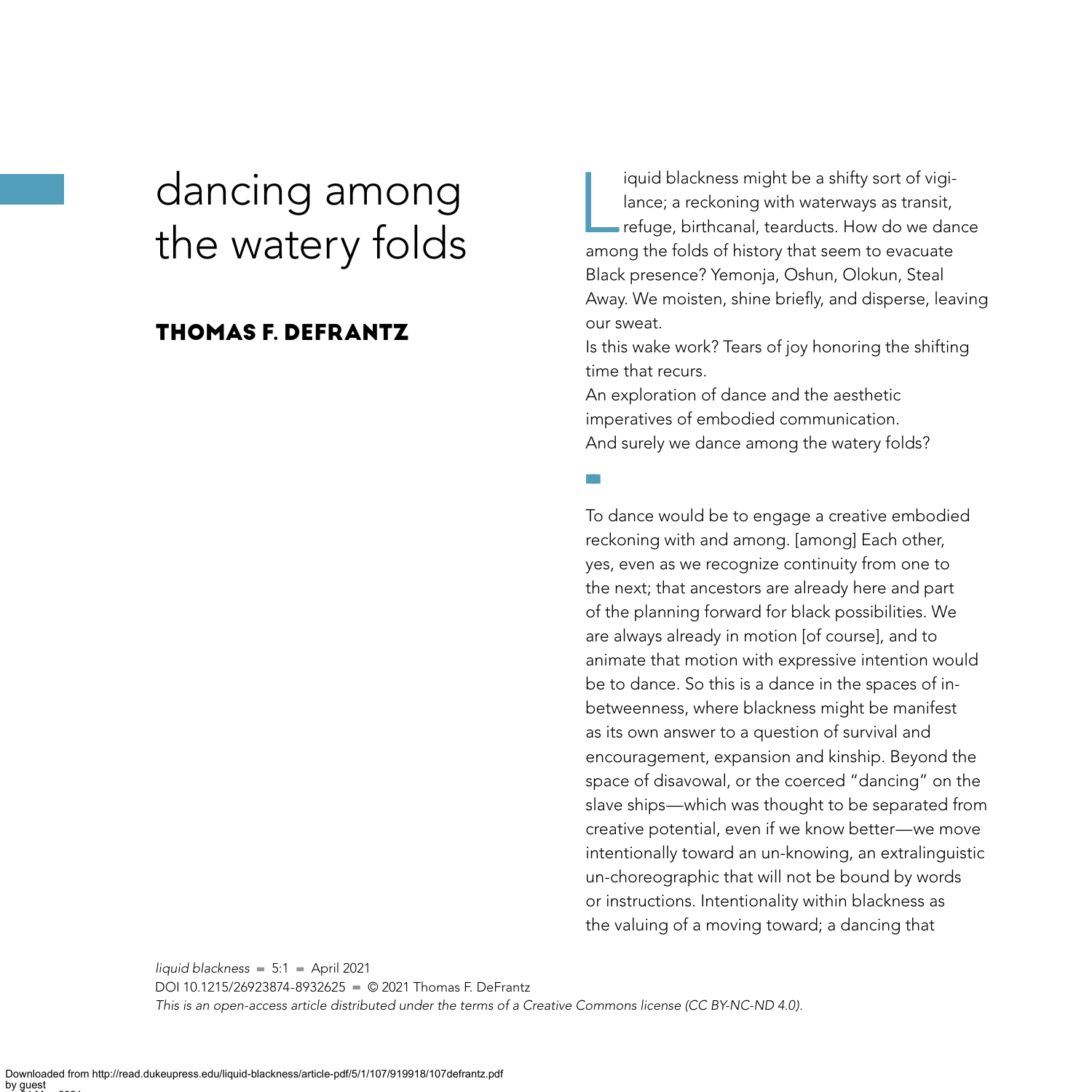engages the technologies of memory/motion/desire/ amongnesses.

A liquidity of blackness might be bound up with possibilities that flow over, under, and around; sometimes through. But in motion, always, in motion.

#### sweat.

PS5 controllers will likely analyze biofeedback information, including heart rate and sweat. The idea will be to give players a more immersive experience, with more nuanced responsiveness for video games. To propel players to play up, toward their potential and excitement. To incite a desire to work harder, but not so hard that they stop playing the game. Hand sweat and heart rate to track how the experience progresses, where its boundaries lie, what metrics *change* through time at play.

Sweat indicates excitement and fear. A response of the body to shifting circumstances; a response to motion. Dancing, we sweat.

Sweaty Black people have long been deployed as signs of primality, as the masses of unwashed, subhuman labor. As lustful bucks or jezebels; as overworking ciphers of unthinking productivity-asphysical-effort. For the uninitiated, the sweat needs to be cleaned off to reveal human subjectivity. Water coming out from the body; an alchemy that engages the largest organ, skin. Amazingly, the *cool* that characterizes black performance seldom excludes sweat from its conditions. Sweat might pour from the body, and still the performance conveys a cool, casual disinterest. Rather than revving up



FIGURE 2. Makeda Thomas in "Costa del Alma" (2008). Artistic direction and performance, Makeda Thomas; cinematography, Panu Kari; lighting, Camal Gaiby. Featuring "Om Mani Padme Hung," by Yungchen Lhamo. Courtesy of the artist.

toward a limit, black performance sweats cool, sweats willingly, toward transformation. Sweating through focus, and working a willingness toward the exchange. We smile in the CouCou, not blankly or stupidly, as in without intention, but to demonstrate our ability to ride the rhythm and imagine more than the labor of the dance, more than the sweat that will come. The sweat consecrates the body, the body encompassed by skin, bathing us with information made of physical motion, transformation. The water from within confirms change as an eternal possibility; reminds us to care for an intensity of performance that produces sweat.

Sweat as the baptism of effort, the physical manifestation of divine possibility. A becoming of process made fleshly.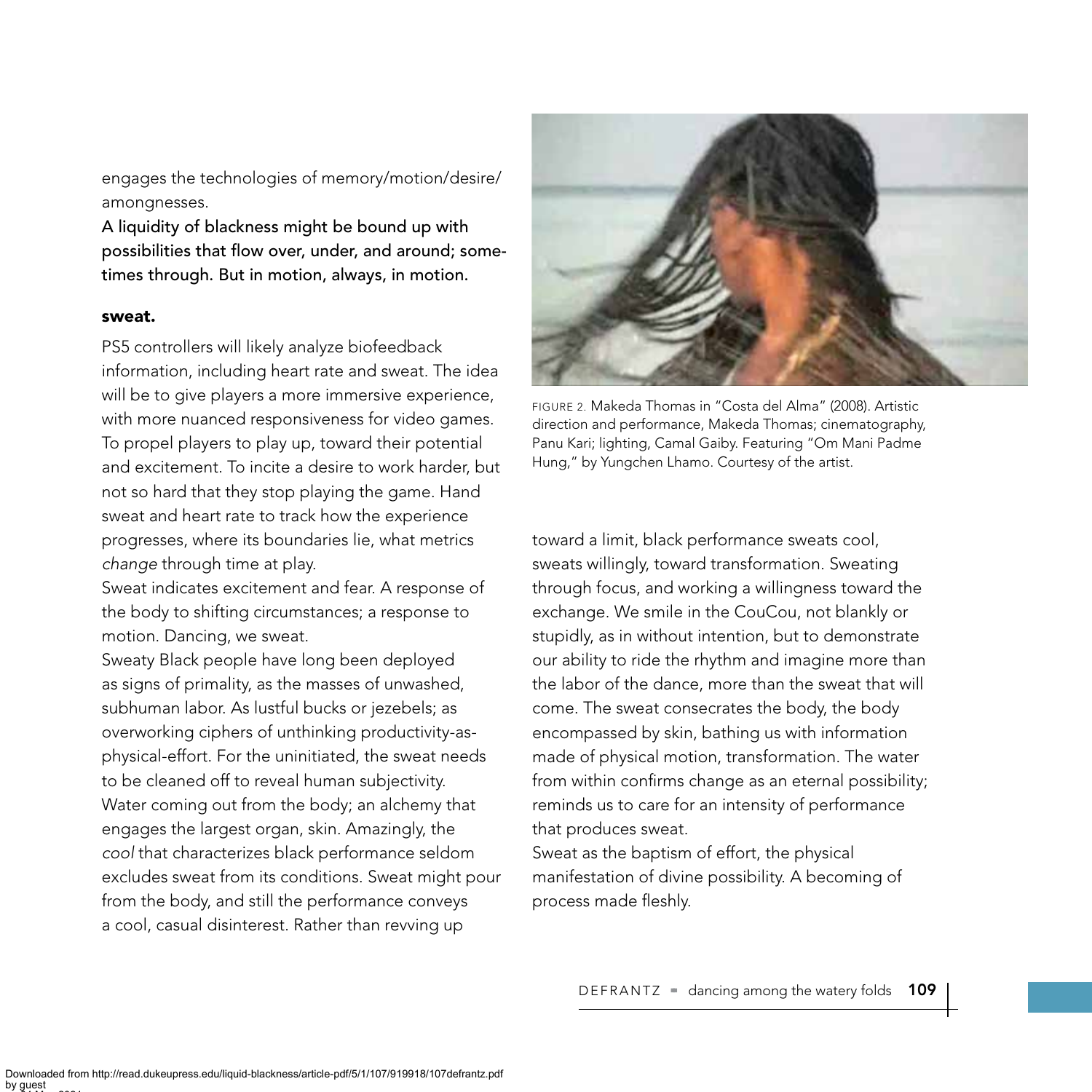

FIGURE 3. Makeda Thomas in "Costa del Alma" (2008). Artistic direction and performance, Makeda Thomas; cinematography, Panu Kari; lighting, Camal Gaiby. Featuring "Om Mani Padme Hung," by Yungchen Lhamo. Courtesy of the artist.

**LIQUID BLACKNESS MIGHT BE A SHIFTY SORT OF VIGILANCE; A RECKONING WITH WATERWAYS AS TRANSIT, REFUGE, BIRTHCANAL, TEARDUCTS**

#### drink.

In spirit service, we drink rum to create the space for the mystères. The invisibles come and demand that we drink: white rum, flaming rum, spitting rum out, but swallowing it, ingesting it. Drink. The loas dance, and we drink rum to accompany the motion. To allow motion to fulfill itself, to move our "sense of self" out of the way. To allow toward transcendence, and, again, the fleshly process. Black religions dance, moving through prescribed gestures that are techniques of dancing, but always toward the spontaneous, *something else* dancing that can't be predicted. The embodied "speaking in tongues." Jerking, lurching, sinuous movement that surprises some of us who witness, sure that those gestures would not usually be possible.

[I went to an aesthetics conference in New Orleans among researchers I didn't know. An older gentleman asked me pointedly to speak to voodoo. I thought, of course African based religion systems are danced faiths; we value the body and its processes in every form of creative address. What I felt, though, was his too-white desire to have a Black researcher "out" our spiritual practices as alterity to Western aesthetics. As if. As if the Blood of Christ were antithetical to the libations of rum. But one drinking might be an end to participation in the sacrament, while the other is an opening out toward danced faith.]

Liquid going into the body expands its contents and

on 04 May 2021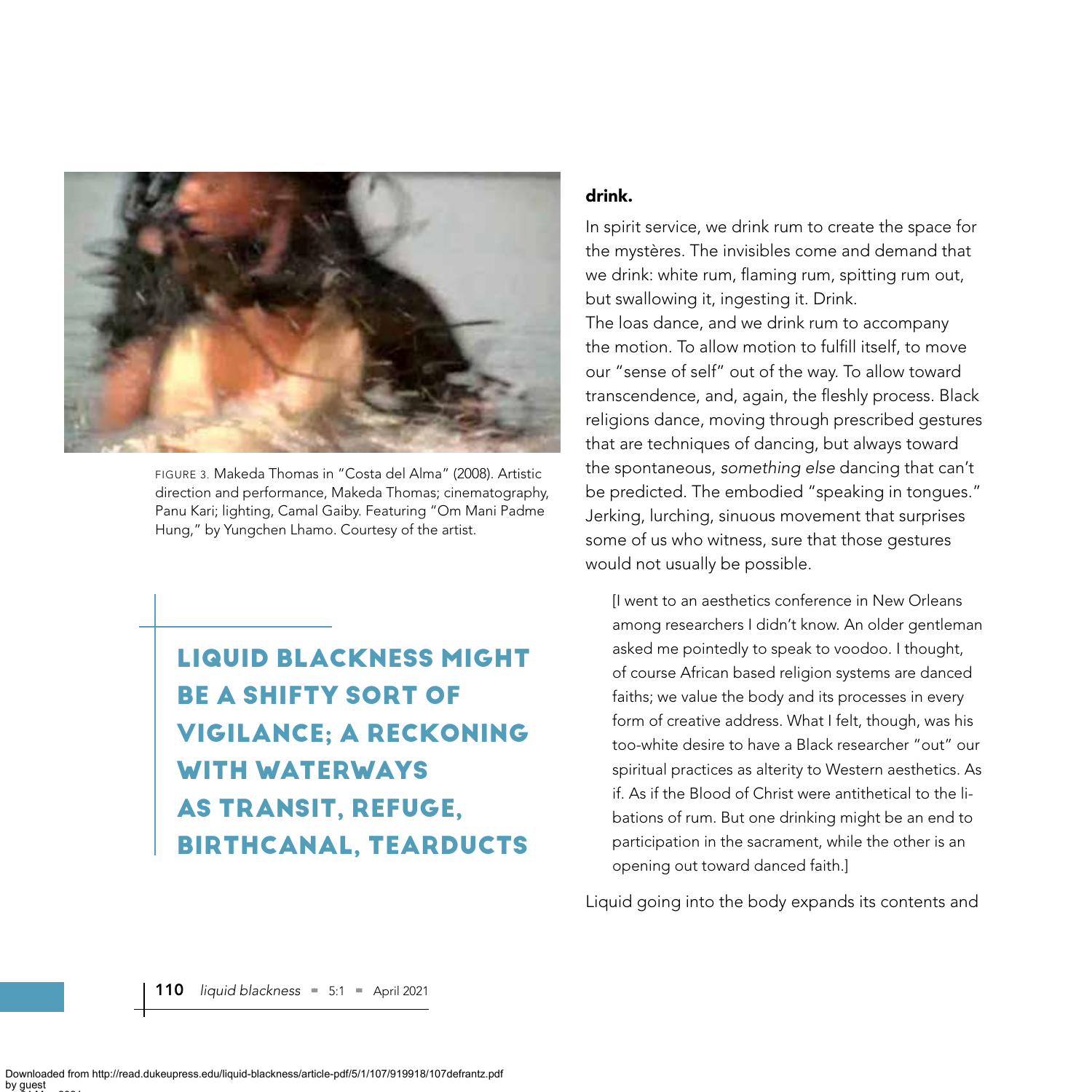speeds its alterations. We drink to know our bodies differently. We dance to unlearn the everyday habits of coercive containments, of respectable black motion. Imbued with fluid, *otherly-moves* emerge, dancing toward deliverance.

#### moisten.

To anticipate liquidity is to moisten: the lips, the eyes, the skin. Cocoa butter and Visine. To prepare toward an encounter, to enliven before the fact. Anticipatory pleasure is a privileged possibility. To render the self toward readiness of my own volition, hopefully, on my own time. A prelude that I might arrange for us, a moistening before a deluge. We used to enjoy the rush of preparation before going out to the club; the anticipation of an encounter full of mysterious unknowability. Maybe an evening of lovemaking; K-Y and Astroglide to prepare the orifices. All that was before quarantines of COVID-19. Now we moisten hesitantly or not at all, sequestered in apartments in Brooklyn, NY, or in the housing complex of Charlotte, NC. Encounters might still come, with those we already know and trust, at least a little bit. We might forget how to prepare, how to ready toward an unexpectedness. Except that we already know how to prepare fear; fear of another impossible hospitalization that won't end well, or to prepare for a shift at work without the proper safety equipment—the ubiquitous PPE. Black life ridden with precarity, no reliable sources of PPE available. COVID-19 arrives as another version of something

## **HOW DO WE DANCE AMONG THE FOLDS OF HISTORY THAT SEEM TO EVACUATE BLACK PRESENCE?**

we already know: a hostile environment and an invisible assailant incapacitating us indiscriminately. We know that preparation is always toward a world of disavowals and hurts; unrealizable potentials. Preparations often for naught. Except that the moistening is its own activity, and realizes itself as an event of preparation, even as if [for naught]. And the event is realized now differently, in solo practices: dancing in the quarantine bedroom. Strutting and spinning in the small space alongside the sleeping pallet, avoiding the light fixture, bumping into the wall giddy to see the room differently, in some sort of blur. Moistening the imagination toward a futurefreedom, a dancing tomorrow practiced for now, maybe for TikTok or Insta, but in imagination towards. In preparation. We become even better at preparing for the inevitable breaking of the levees. We mourn, and celebrate, in anticipation of . . .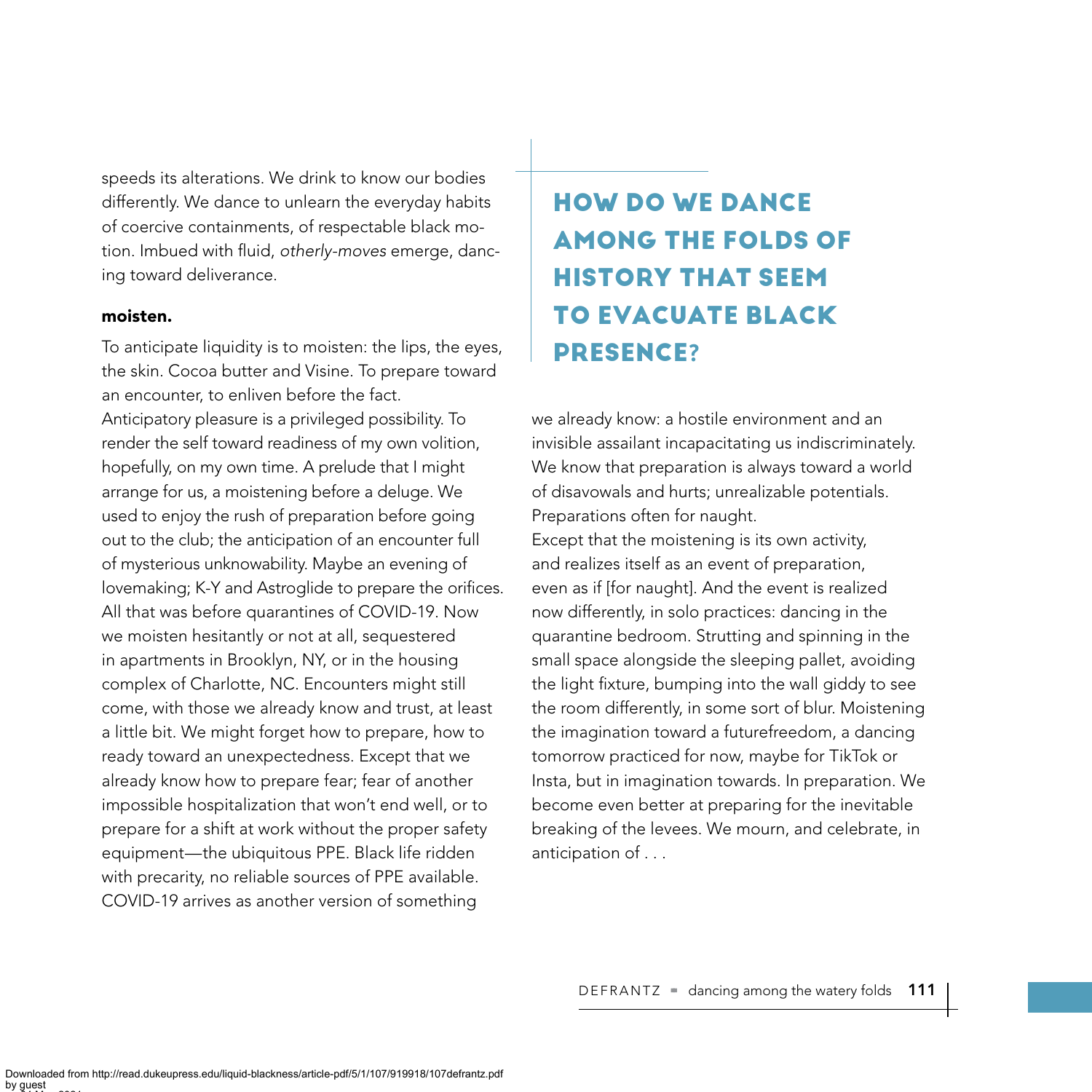

FIGURE 4. Makeda Thomas in "Costa del Alma" (2008). Artistic direction and Performance, Makeda Thomas; cinematography Panu Kari; lighting, Camal Gaiby. Featuring "Om Mani Padme Hung," by Yungchen Lhamo. Courtesy of the artist.

#### melt.

Changing state becomes the queer affordance of dancing in blackness. From this to that, briefly; not this *nor* that as the approach to dancing. Riding rhythm to change our embodied capacity and move beyond whatever might be presented by sound; changing state in a series of minor revisions, small articulations and revisions, reexperiencing. Queering *this* stance, to move like *that*. Queer as a process thrives in mixed-messages. Not as an identity here, but as a *delta* of dance. A melting. *Queer*Black, or *afroqueer*, moves through like water, claiming presence as quickly as it dissipates into dance. Intentional, embodied creative gesture: dance. Always realized queerly, as we never quite

achieve the doing that we imagine. Every movement becomes something else because it has to; we have no method to comprehend or assess how our moving *is*. We can only reflect through what we imagine moving could be; what we wanted it to be. In practice, though, our gestures are small failures and tiny triumphs; queer elaborations of desire and intellect colliding. Melting through intuition. Melting might be a rearticulation of fugitive practices; shifty vigilances. To be available and nimble, we dissemble. Surviving, we practice a willingness to recalibrate continually; to melt and reform, dissipating as process. Creating intentionally, we dance toward a more-ness, moving into gesture and deepening the impulse in relation to the beat. We open toward and through *queer* in this

112  $liquid$  *blackness* =  $5:1$  = April 2021

Downloaded from http://read.dukeupress.edu/liquid-blackness/article-pdf/5/1/107/919918/107defrantz.pdf by guest

on 04 May 2021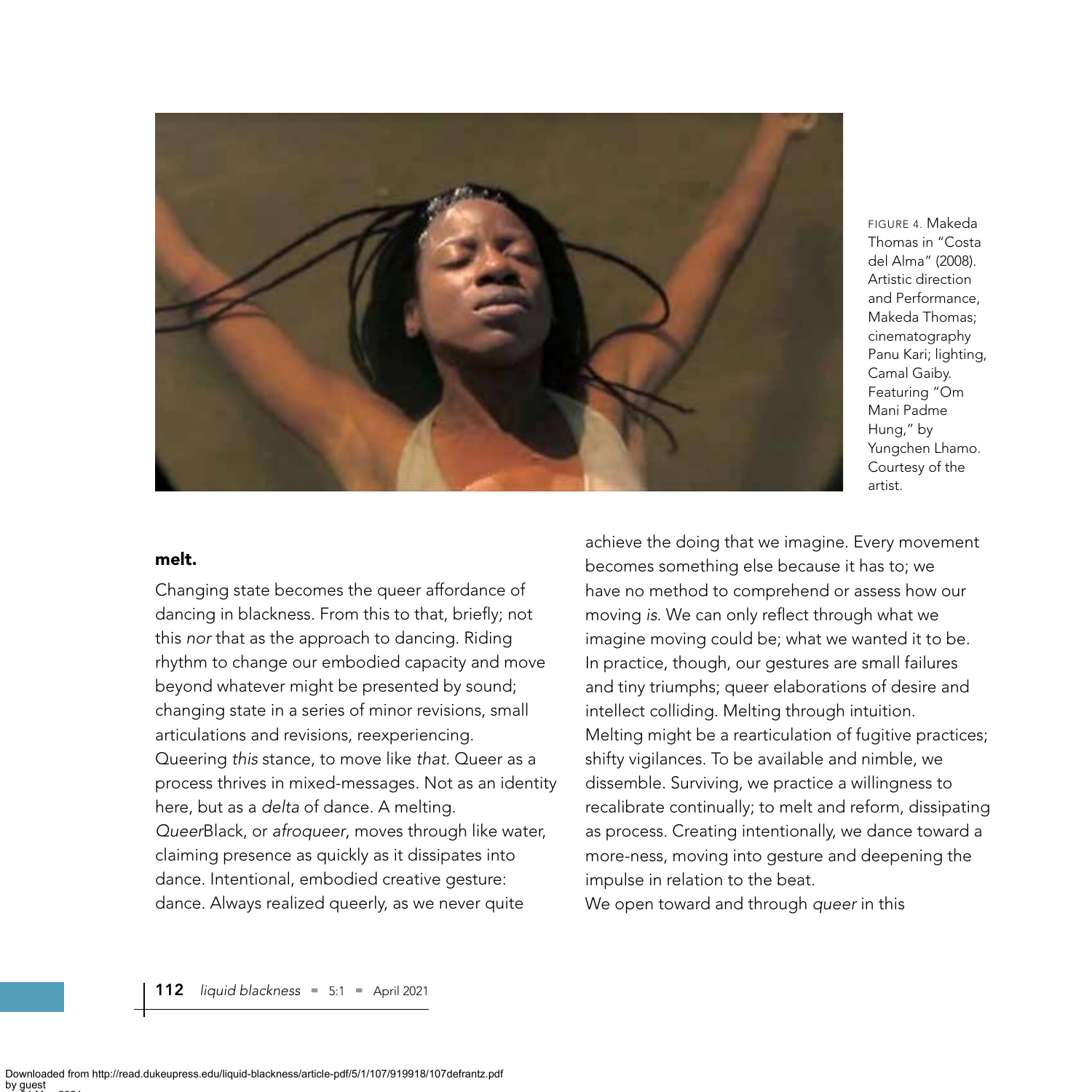dissemblance, in this melting, because how could we not, and isn't it entirely valuable to be able to? To remake the self, which is already moving, in an unexpected difference from just then, in the melting change of now and now and *now* and NOW? Time queers effort in dancing. We slip time in revising through the beat. Time that was never straight, or solid. Black time, queer time, queer gesture, dance gesture.

And these days we embody queer in an impossible sociality of physical distancing: we go outside and stay apart. A queer trick, and yet another one that we know well: apart-playing. Play your part; bring yourself into the formation. Hold the group, and change yourself in response. Melt. We remake ourselves in the ensemble, queerly passing through variance, one, to the next, to the group, to the whole.

#### cry.

What we don't need to see, and probably never did want to witness, was our own despair. Our tears. The watering that is often against the will. A needed watering, yes, but not needing to be recovered by the group again and again.

Images of black despair form endless streams of photojournalism. Rafts of images confirming coerced black capitulation to white supremacy. Black tears, reproduced again and again. Trauma crafted to evoke. After all, the stories of wailing with wet eyes stand as incitement to an entire line of afropessimist theory. In an abolitionist action, we mobilize the tears to compel a shift, a rethinking, a reordering.

**RATHER THAN REVVING UP TOWARD A LIMIT, BLACK PERFORMANCE SWEATS COOL, SWEATS WILLINGLY, TOWARD TRANSFORMATION**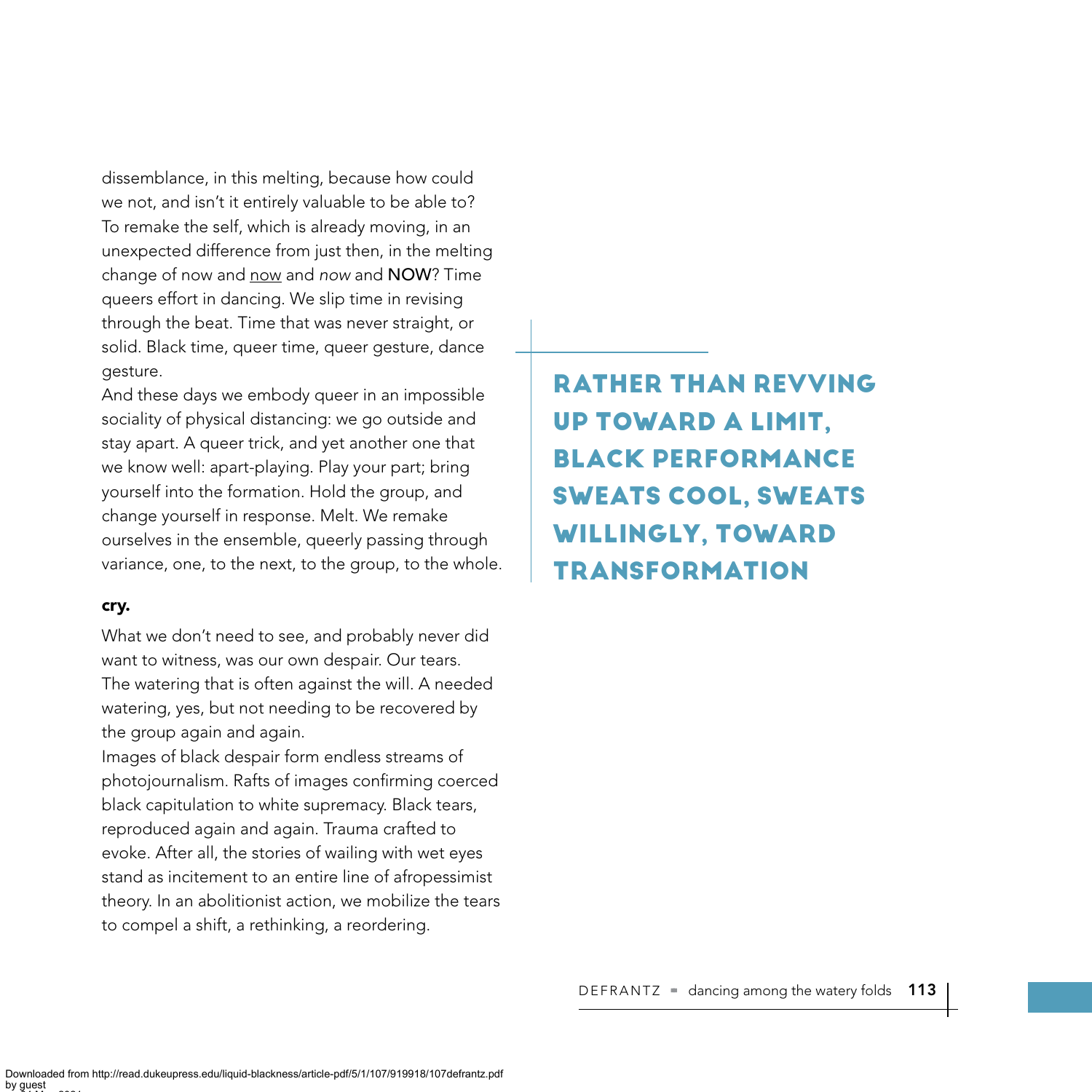### **AND THESE DAYS WE EMBODY QUEER IN AN IMPOSSIBLE SOCIALITY OF PHYSICAL DISTANCING: WE GO OUTSIDE AND STAY APART. A QUEER TRICK, AND YET ANOTHER ONE THAT WE KNOW WELL: APART-PLAYING.**

We cry, of course we cry. Usually, though, we are #rosaparksSTRONG. Pushed back to strength, proclaiming thisbridgecalledmyback. Outraged and ireful, strong and irrefutable. #notimefor[black]tears. Dancing, we cry tears of deliverance. Of arriving more than this world, this time, this place. We cry as we dance toward allah and god, toward Ochún and her watery ways. To move with Oshun allow the let-go through the technique, to arrive in flow with what can never be [fully comprehended]. We can know of Olóòkun but we can't *know* them, we can only move toward and through, alongside, in availability. We can cry in our innocence in this; that we don't understand how we met or what we bring to each other, but we can weep in our assembly, and because we animate the deities. Malcolm X cried when he realized that he somehow knew how to dance.

Liquid blackness hides its tears. Holds them back. Redacts them. An entire trail of Black people moved, against our will, from North to South where a profit could be generated: a nineteenth-century #TrailofBlackTears. Of course there was crying always, but what's the point? "I'll give you something to cry about."

*Cry*, Alvin Ailey's quintessential collaboration with dancer Judith Jamison, dedicated "to all Black women everywhere, especially our mothers," ends in triumph, with the dancer tearing at the earth and sky simultaneously, delivered.

#### float.

Our bodies are mostly water, the scientists say, but we were already summoned to water as an inevitable, pleasurable component of Blackliving. Revel in the water; bathe, release, consume, baptize/worship. Discover embodied queer capacities within watery folds. Cry to be replenished through emotion and rhythm toward an unmaking of this world and the imagining of another.

Sometimes we float. To preserve, seeking refuge. To triage. Or to avoid. Some of us intend to stay out of the fray. Moving away, to regard at a distance, we float/they float, staying above it all. They float, generating models that don't necessarily intend to

114  $l$ iquid blackness =  $5:1$  = April 2021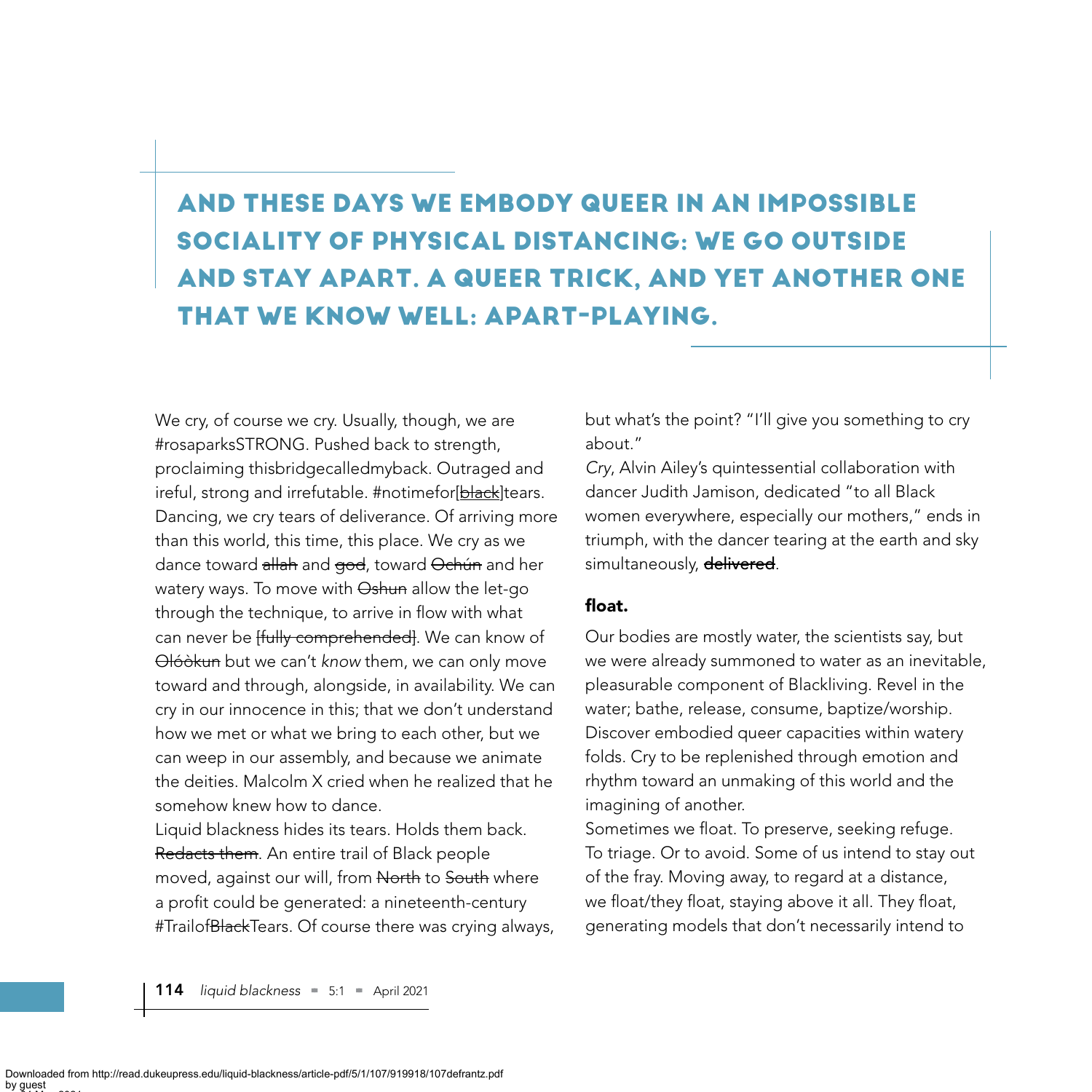

FIGURE 5. Makeda Thomas in "Costa del Alma" (2008). Artistic direction and performance, Makeda Thomas; cinematography, Panu Kari; lighting, Camal Gaiby. Featuring "Om Mani Padme Hung," by Yungchen Lhamo. Courtesy of the artist.

embrace the liquid movements of black creativity. They float away, theorizing in order to colonize contents and affects. Translating gesture toward a disengaged semi-assembly, the floaters discern blackness as a massing of fascinating excess; as an exemplar of alterity that reveals whiteness to whites. Floating, they forget to dance among, or they dance badly, because they dance apart from black possibilities that demand rhythm as central to the

watery transformations. Rhythm means to be hard to wrangle, it operates as the pivotkey for Blacklife. We can confess that we are not good dancers, and still get on the floor|move toward the water.

we.

must.

dance.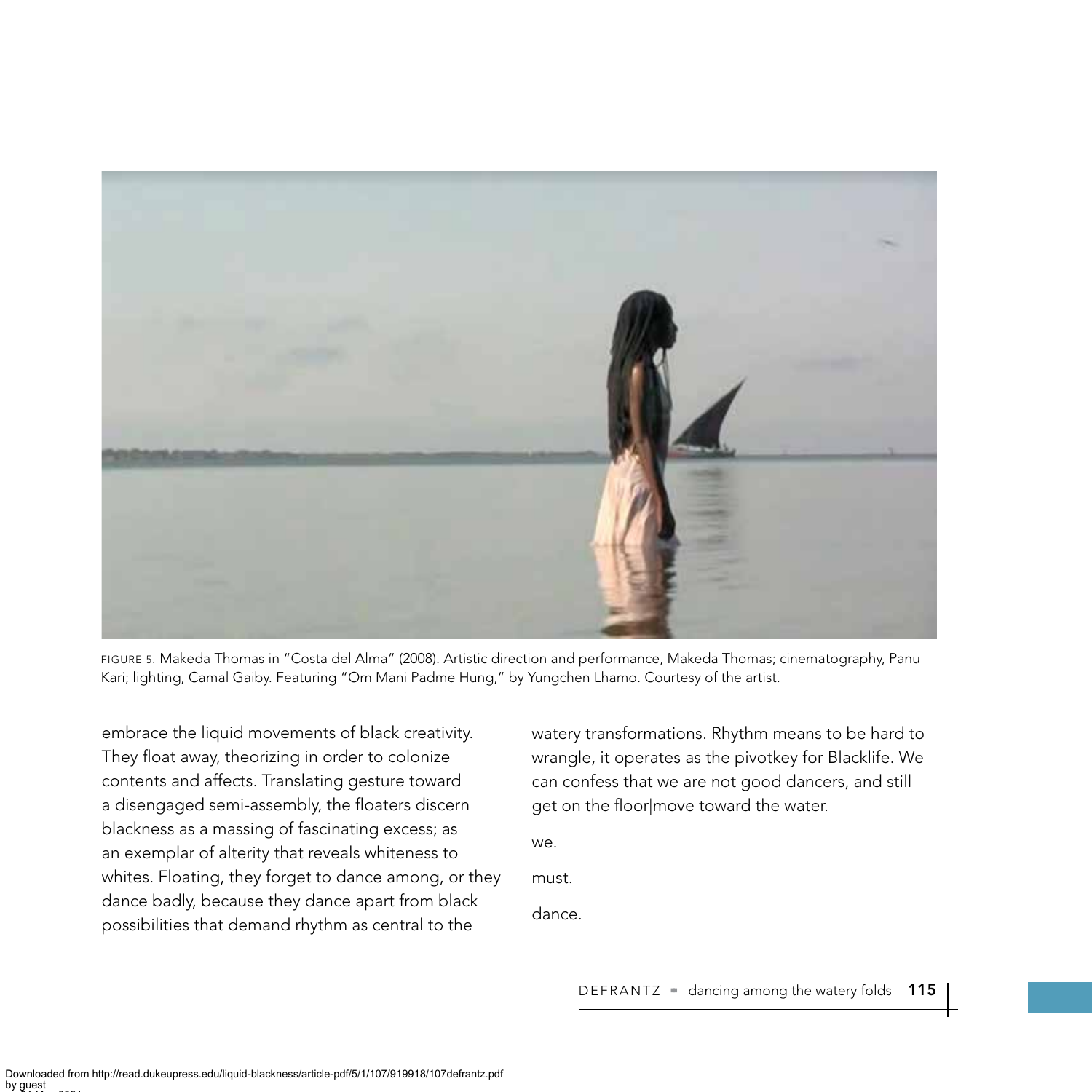

FIGURE 6. Makeda Thomas in "Costa del Alma" (2008). Artistic direction and performance, Makeda Thomas; cinematography, Panu Kari; lighting, Camal Gaiby. Featuring "Om Mani Padme Hung," by Yungchen Lhamo. Courtesy of the artist.

#### swim.

Because we must be among each other in a future-past-present doing toward our commons. An intentional embodied creativity [dance] that elaborates queer time toward an ensemble of practice. Becoming Black by relating, in process, to the beat. Breaking the beat, of course, like the brace of cold water on a hot brow. Moving through it.

Swimming, we engage *wake work* as intentional creative effort to move with the water, its ebbs and flows. Resist it, for a time, but find its essence in its motions. Our liquid motions, slippery and profound, minor gestures all in dance, calling forth the birthing pool where Blacklife continues, wily and wet. ■■

**116** *liquid blackness* =  $5:1$  = April 2021

Downloaded from http://read.dukeupress.edu/liquid-blackness/article-pdf/5/1/107/919918/107defrantz.pdf by guest on 04 May 2021